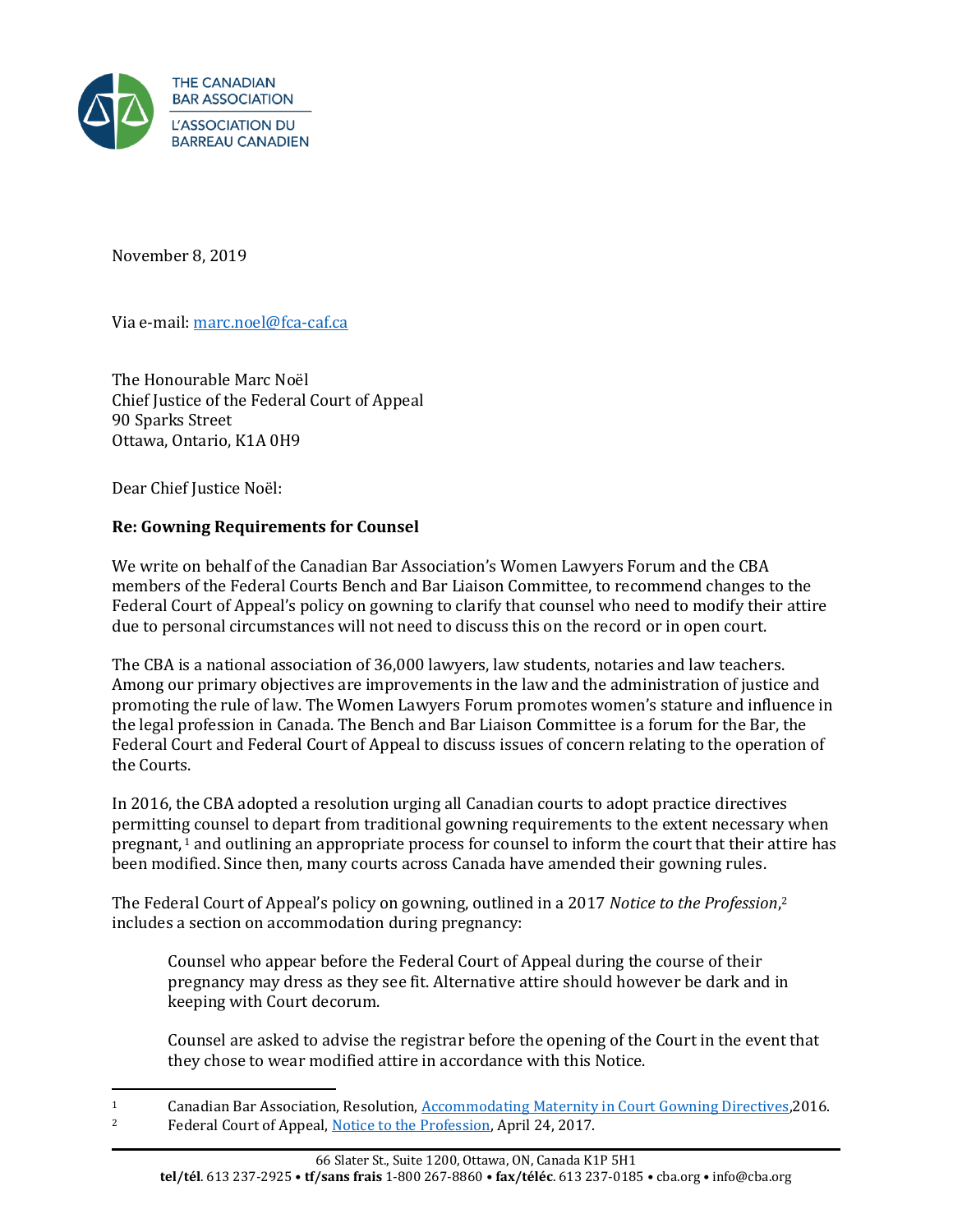We commend the Court for including an explicit exemption for pregnancy in its gowning policy and outlining who counsel should inform of their modified attire. To promote further inclusiveness, we suggest adding greater flexibility for personal circumstances other than pregnancy, such as medical conditions or disabilities. To respect the privacy of counsel wearing modified attire, we also suggest that the policy explicitly state that counsel will not need to discuss their attire or personal circumstances in court.

Traditional gowning is meant to be a symbol of equality, but for lawyers in some circumstances it can be a barrier to appearing in court. Simple changes to allow for greater flexibility will respect tradition while communicating that all counsel are welcome and included in Canadian courts.

We have drafted a model gowning directive, appended to this letter. The model directive has four elements:

- There is an explicit exemption for personal circumstances such as pregnancy, a medical condition, or disability.
- Modified attire must be in keeping with court decorum.
- Counsel must advise the court of modified attire.
- Counsel need not discuss their personal circumstances or modified attire in open court or on the record.

We believe that gowning directives with these elements will be clear, inclusive and instructive. With this guidance, both courts and counsel will know how to proceed when counsel need to modify their attire due to personal circumstances.

Clearer guidance from the Federal Court of Appeal will help counsel meet their obligations to the court and their clients. The proposed changes will also enhance the accessibility of courts and send an important message that the profession and justice system can be pro-actively inclusive.

We ask that you consider our recommendation and would be pleased to discuss this issue further.

Yours truly,

*(original letter signed by Nadia Sayed for Sabrina A. Bandali and Kamleh J. Nicola)*

Sabrina A. Bandali Chair, CBA Women Lawyers Forum Kamleh J. Nicola Chair, Federal Courts Bench and Bar Liaison Committee

Encl.